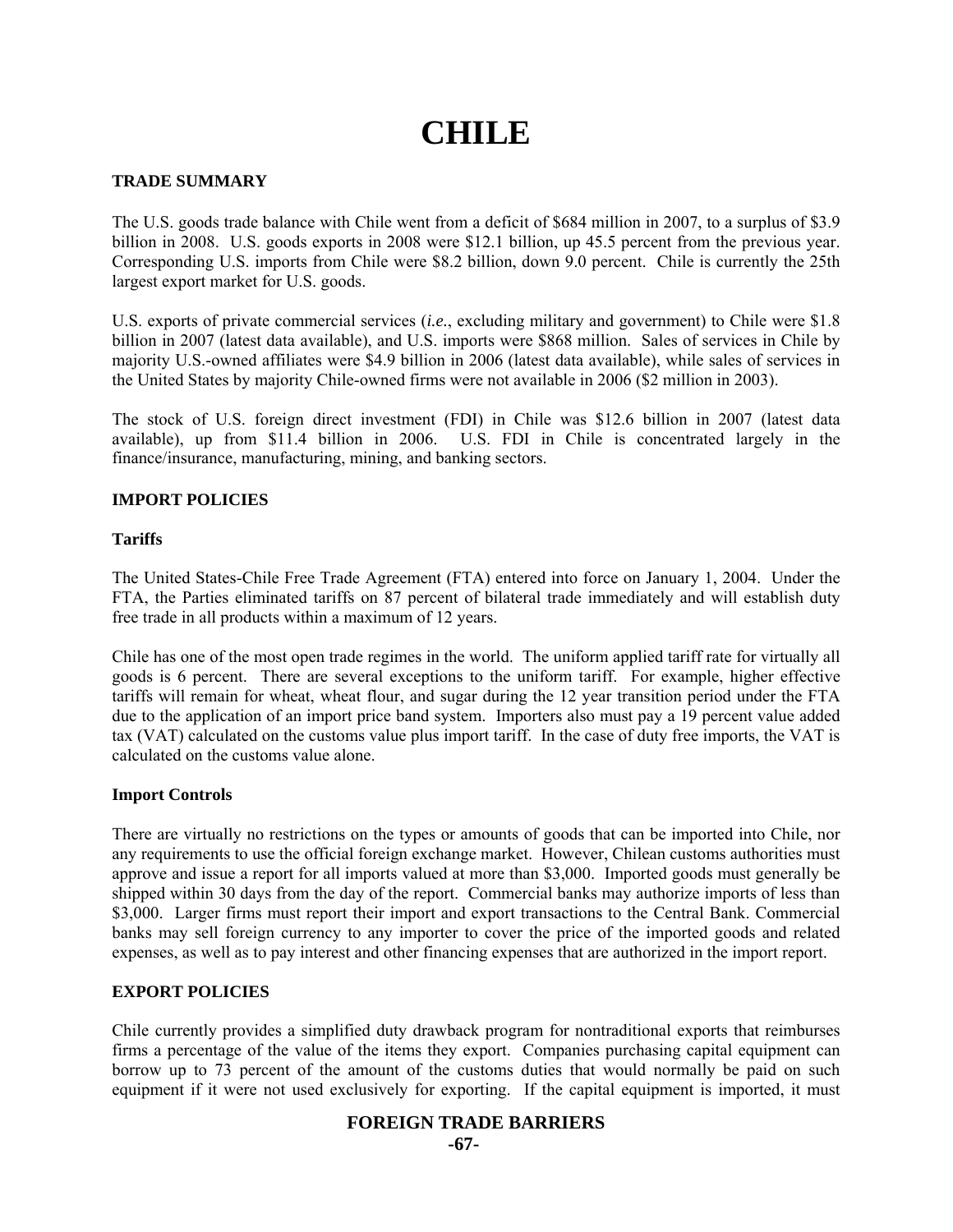carry a minimum value of \$3,813. For imported vehicles to be used in an export business, such vehicles must have a minimum value of \$4,830. Another export promotion measure lets all exporters defer import duties for up to seven years on imported capital equipment or receive an equivalent subsidy for domestically-produced capital goods.

In accordance with its commitments under the FTA, Chile is eliminating, over a transition period, the use of duty drawback and duty deferral for imports that are incorporated into any goods exported to the United States. Full drawback rights are allowed for the first eight years from entry into force of the FTA. Beginning with year 9 in 2013, the amount of drawback allowed is reduced until it reaches zero by year 12 in 2016.

Under Chile's separate VAT reimbursement policy, exporters have the right to recoup the VAT they have paid when purchasing goods and using services intended for export activities. To be eligible for the VAT reimbursement policy, exporters must have annual sales of less than \$16.7 million.

Chile also offers a Guarantee Fund (*Fondo de Garantia*) for small and medium enterprises (SMEs). Through this fund, Chile guarantees access to credit provided by financial institutions and technical cooperation agencies to SMEs. This Guarantee Fund benefits all those nonagricultural entrepreneurs whose annual gross sales do not exceed \$8.2 million, and agricultural producers with annual gross sales less than \$460,000.

Chile's Development Promotion Agency (CORFO) provides access to medium- and long-term financial credit for exporting companies. It also provides credit to their export clients abroad. The maximum loan for Chilean exporters is \$3 million. The credits for foreign clients are granted through commercial banks in the destination country. The program has been designed for Chilean companies with annual sales of up to \$30 million that export goods and services. Through the Coverage of Bank Loans to Exporter program (COBEX), CORFO provides loan default risk coverage to the banks that give loans to SMEs. Coverage can be up to 50 percent of the balance of unpaid capital on loans made to eligible exporters. This benefit is only available for exporting companies with annual sales (domestic and international) of up to \$20 million.

#### **Export Controls**

Chilean customs authorities approve and issue export reports. Exported goods must generally be shipped within 90 days from the date of the export report, but this period may be extended under certain conditions. Exporters may freely dispose of hard currency derived from exports. As with imports, exporters may use the formal or informal exchange market. Large firms must report all exports to the Chilean Central Bank, except for copper exports, which are authorized by the Chilean Copper Commission. Duty free import of materials used in products for export within 180 days is permitted with prior authorization. Free-zone imports are exempt from duties and VAT if re-exported.

#### **Nontariff Barriers**

Chile maintains a complex price band system for wheat, wheat flour, and sugar that will be phased out by 2016 under the FTA for imports from the United States. The price band system was created in 1985 and is intended to guarantee a minimum and maximum price for the covered commodities. When certain cost, insurance, and freight (CIF) prices (as calculated by Chilean authorities) fall below the set minimum price, a special tax is added to the tariff rate to raise the price to the minimum price. The government sets a minimum import price that is normally higher than both international and Chilean domestic prices. Beginning in 2008, the minimum price is adjusted downward by 2 percent per year, until 2014, when

# **FOREIGN TRADE BARRIERS**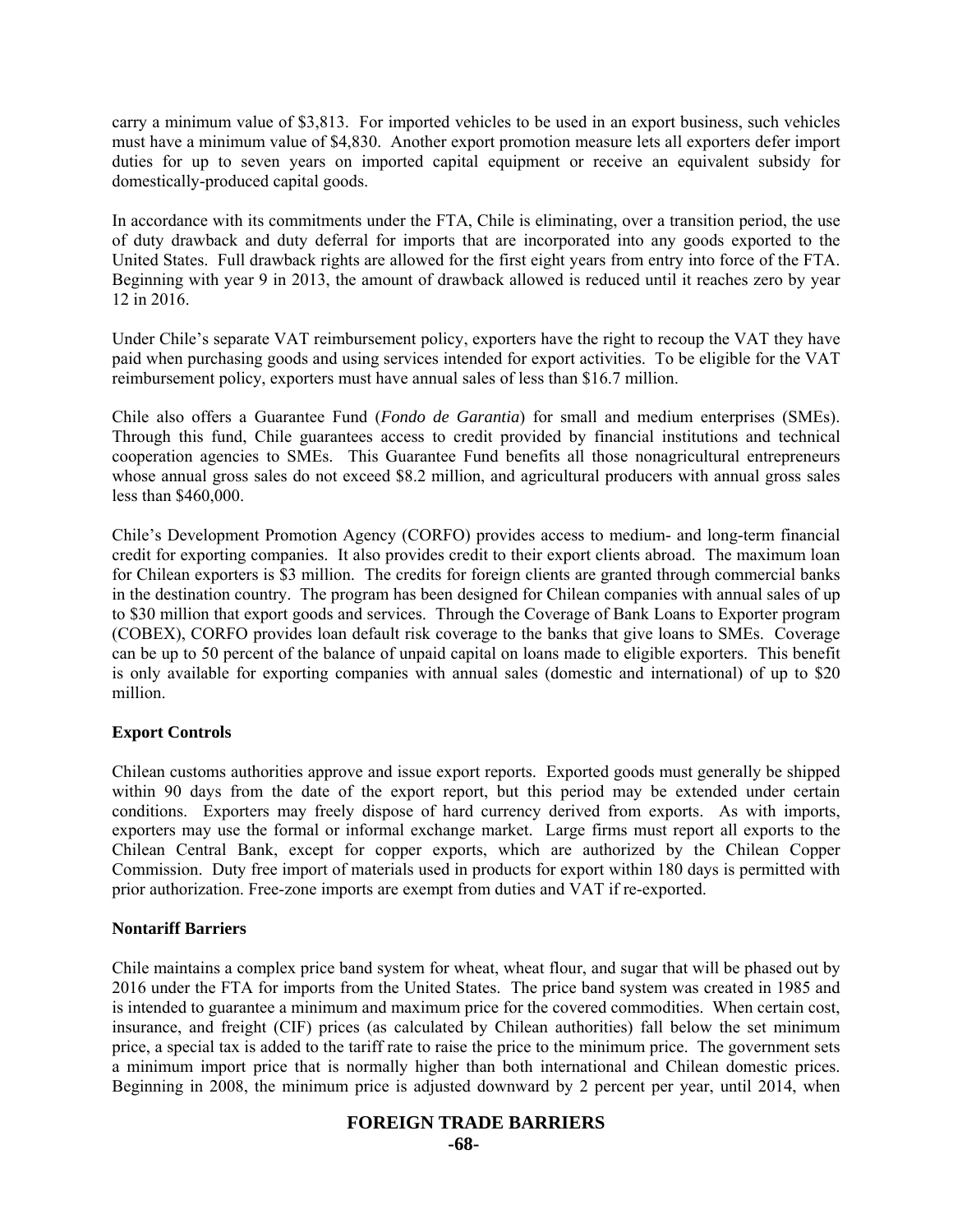Chile's President will evaluate whether to continue the price band system or eliminate it prior to the 2016 FTA commitment. Mixtures (*e.g.*, high fructose corn syrup) containing more than 65 percent sugar content are now subject to the sugar price band system.

The export/import process requires non-Chilean companies operating in the country to contract the services of a specialized professional called a Customs Agent. The Customs Agent is the link between the exporter/importer and the National Customs Service. The Agent's mission is to facilitate foreign trade operations and to act as the official representative of the exporter/importer in the country. Agent fees are not standardized. This is an extra cost borne by non-Chilean companies operating in country.

#### **STANDARDS, TESTING, LABELING, AND CERTIFICATION**

#### **Sanitary and Phytosanitary Measures**

Prior to the FTA, many of Chile's trade restrictive sanitary and phytosanitary (SPS) requirements prevented the entry of a number of U.S. agricultural and food exports. The FTA created a SPS committee between the Parties that meets annually to discuss issues and to attempt to resolve trade concerns.

In December 2003, Chile closed its market to all U.S. live cattle, beef and beef products due to the detection of a Bovine Spongiform Encephalopathy (BSE) positive animal in the United States. In July 2005, Chile agreed to partially re-open the market for U.S. deboned beef from animals under 30 months of age. World Organization for Animal Health (OIE) guidelines permit all U.S. beef and beef products from cattle of all ages to be traded, with appropriate Specified Risk Materials (SRMs), as defined by the OIE, removed. The United States will continue to work with Chile to achieve a full re-opening of Chile's market to live cattle, beef and beef products from the United States, in line with OIE guidelines and through the use of established fora. The Chilean government is expecting to update their regulations on beef and beef products by the first half of 2009.

# **GOVERNMENT PROCUREMENT**

The Chilean government's Communications and Information Technology Unit (UTIC) coordinates, promotes, and advises the Chilean Government on the development of information technology in several areas. The UTIC was particularly successful in creating comprehensive reform of Chile's procurement system. Electronic procurement has made business opportunities with the Chilean government more transparent, reduced firms' transaction costs, increased opportunities for feedback and cooperation between firms and public agencies, and sharply reduced opportunities for corruption.

Each government entity in Chile generally conducts its own procurement. Chile's law requires public bids for large purchases, although procurement by negotiation is permitted in certain cases. Foreign and local bidders in government tenders must register with the Chilean Bureau of Government Procurement. They must also post a bank or guaranteed bond, usually equivalent to 10 percent of the total bid, to ensure compliance with specifications and delivery dates. Through the Information System for Procurements and Public Contracts for the Public Sector (http://www.chilecompras.cl), any interested supplier may offer products or services and register as a potential supplier in government procurement, free of charge.

The FTA requires procuring entities to use fair and transparent procurement procedures, including advance notice of purchases and timely and effective bid review procedures for procurement covered by the agreement. It also includes nondiscriminatory provisions that require Chilean entities covered by the FTA to allow U.S. suppliers to participate in their procurement on the same basis as Chilean suppliers.

# **FOREIGN TRADE BARRIERS**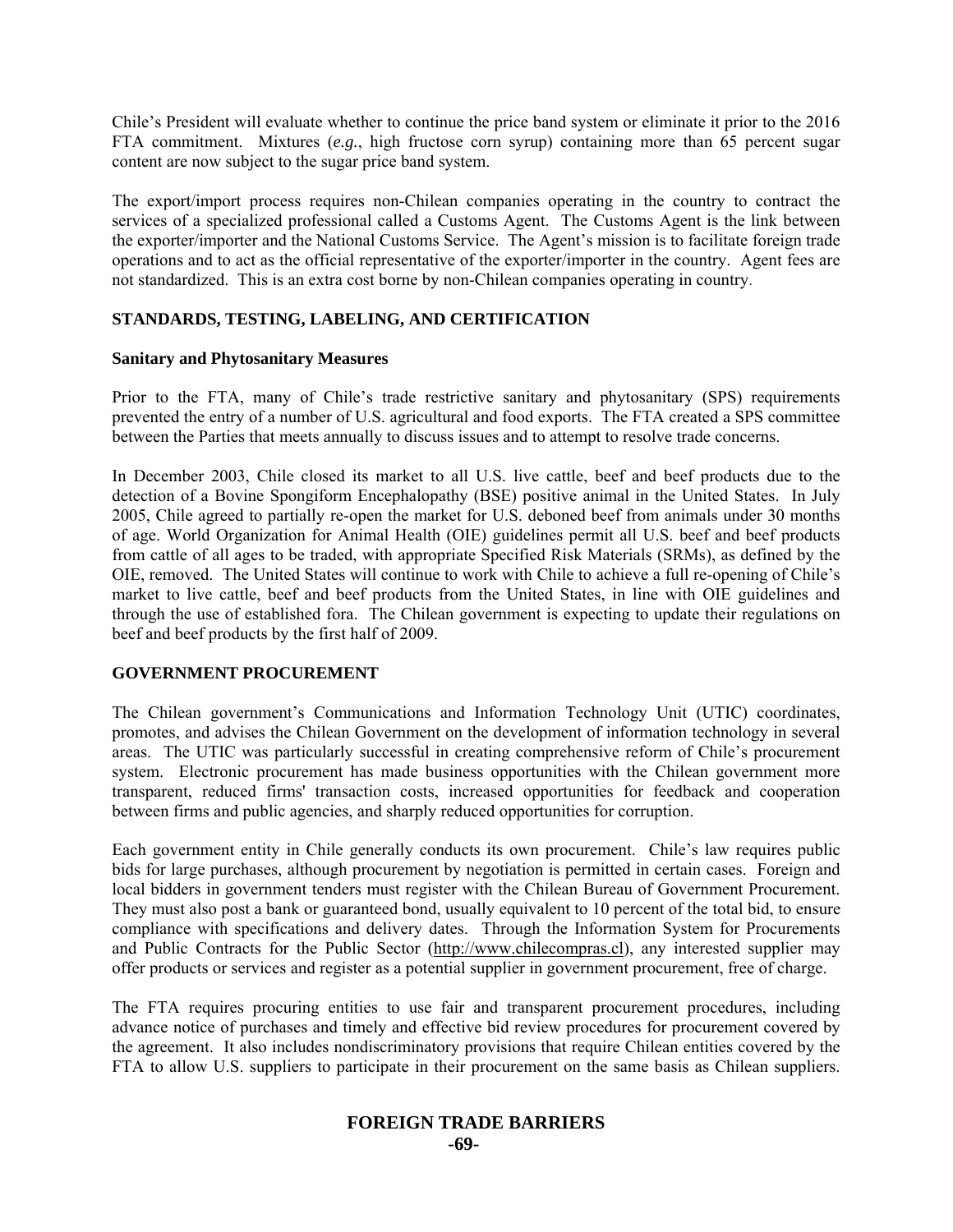The FTA covers the procurement of most Chilean central government entities, 15 regional governments, 11 ports and airports, and 346 municipalities.

Chile is not a signatory to the WTO Agreement on Government Procurement, but it is an observer to the WTO Committee on Government Procurement.

#### **INTELLECTUAL PROPERTY RIGHTS (IPR) PROTECTION**

Concerns about the weakening of protection and enforcement of intellectual property rights in Chile were reflected in the January 2007 decision to place Chile on the Special 301 Priority Watch List. Chile remained on the Priority Watch List for 2008. The primary concerns relate to patents and protection of undisclosed test and other data submitted to obtain regulatory approval in the pharmaceutical sector and piracy of copyrighted movies, music, and software.

The United States will continue to work with Chile to improve enforcement and ensure Chile meets its obligations under the FTA. In April 2008, the Chilean Congress passed a law (introduced in 2000) that creates the National Institute of Industrial Property (INAPI), replacing the existing Department of Industrial Property. INAPI is a technical and legal agency in charge of all the administrative actions related to industrial property registration and protection. INAPI will have regulatory and enforcement authority and will be overseen by the Presidency of the Republic, through the Ministry of Economy.

In October 2008, the Chilean Senate approved the Patent Cooperation Treaty (PCT). According to the government of Chile, implementation of the PCT is expected, together with inauguration of INAPI, in the first quarter of 2009.

Protection of pharmaceutical patents and undisclosed test and other data in Chile continues to be a concern. Chile has yet to establish a consistently effective and transparent system to address the concerns of patent holders, who report that Chile has permitted the marketing of unauthorized copies of patented pharmaceutical products. In addition, the United States remains concerned as well about reports that Chile has inappropriately relied on undisclosed test and other data submitted in connection with the approval of innovative drug products in order to approve generic versions of these drugs. In January 2008, the Ministry of Health issued draft regulations for public discussion directed to protecting undisclosed test and other data; the regulation is still in draft form.

Chile amended its copyright law in 2003. In addition, legislation is still pending in the Chilean Congress to amend Chile's copyright and trademark law to provide amended provisions on copyright and trademark use including penalties for IPR violations and an assessment of Internet Service Provider liability in such cases. Further, draft legislation to ratify the International Convention for the Protection for New Varieties of Plants 1991 was introduced in the Chilean Congress in November 2008.

#### **Enforcement**

The United States is concerned by weak enforcement of intellectual property rights of copyrighted and trademarked goods. Despite active enforcement efforts by the police, piracy of computer software and video and music recordings remains widespread. Attempts to enforce copyrights in Chile have met with considerable delays in the courts and lenient punishments. According to the International Intellectual Property Alliance, estimated losses due to the piracy of copyrighted materials in Chile totaled \$130 million in 2008.